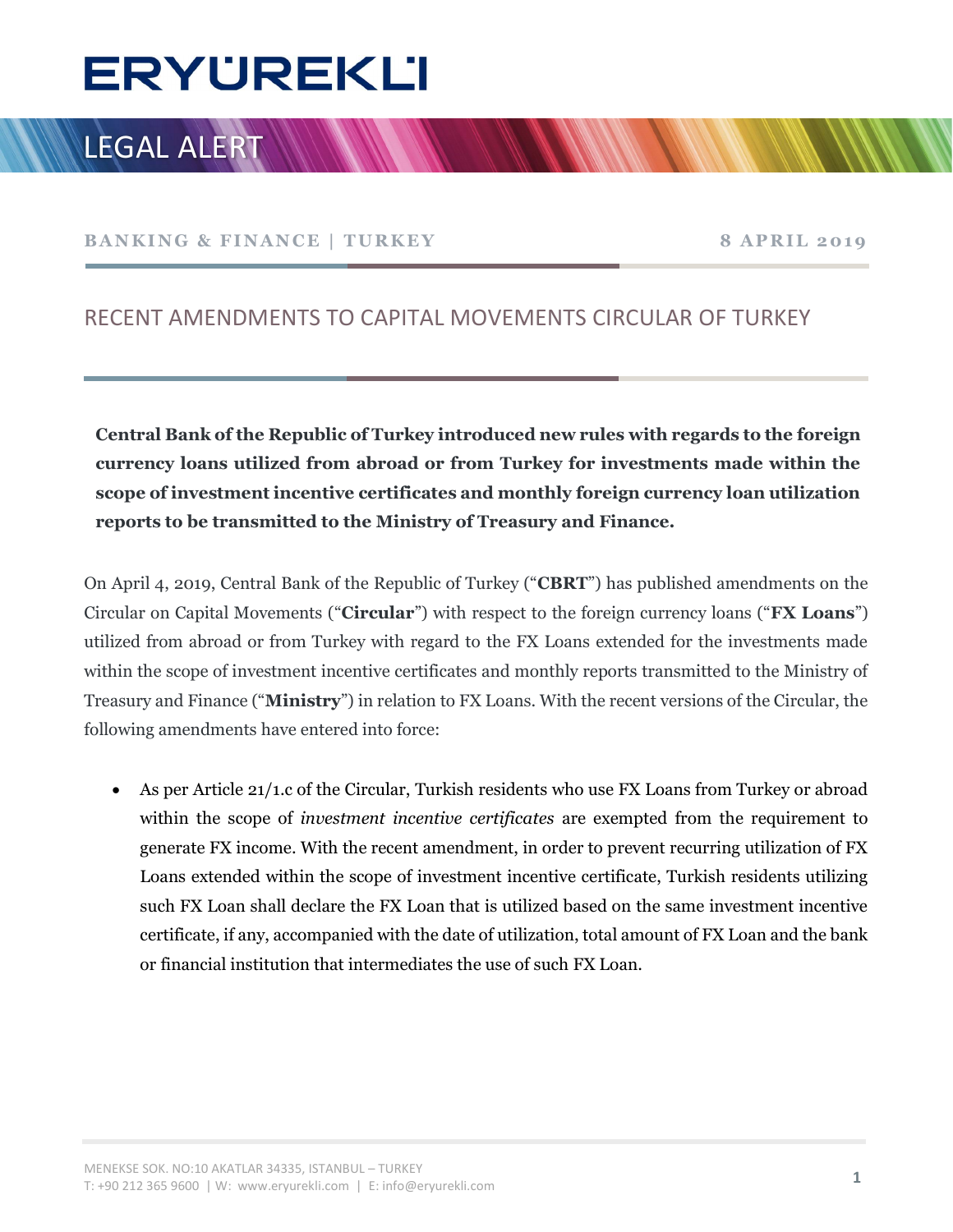## **ERYUREKLI**

The bank annotates a copy of the investment incentive certificate and the party utilizing the FX Loan shall sign the same copy. The information based on the declarations shall be further maintained in the respective loan documents, and the intermediary banks and financial institutions shall submit the information regarding the preceding month to the Risk Center of the Banks Association of Turkey ("Risk Center") until the fifth day of the following month.

• As per the Circular, banks and financial institutions that either extend or intermediate to the extension of FX Loans from abroad are required to notify the data regarding FX Loans to Risk Center. With the recent amendment, the afore-mentioned data with regard to the FX Loans shall be consolidated by the Risk Center on a monthly and financial institution basis and submitted to Ministry until the fifth day of the following month.

With the recent amendments, CBRT brings forth new rules enhancing its control and reporting mechanism towards the FX Loans in Turkey.